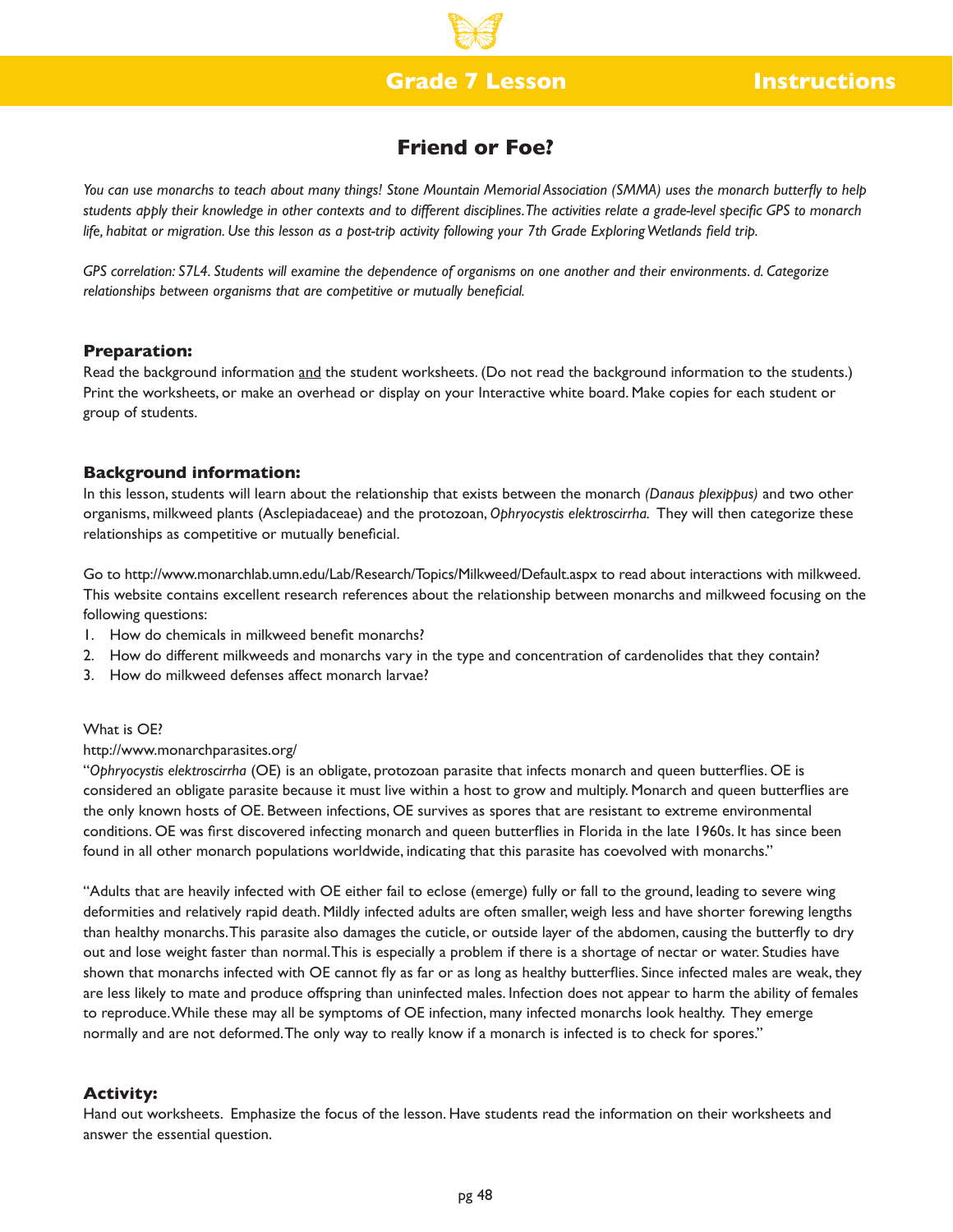## **Grade 7 Lesson**

# **Student Worksheet**

### **Essential Question:**

After reading about the relationships between the monarch and two other organisms, how would you categorize these relationships?

### **Relationship 1: Monarch and Milkweed**

Female monarch butterflies *(Danaus plexippus)* lay their eggs on their host plant which is in the family Asclepiadaceae (milkweeds). The larvae that emerge are herbivores, feeding on the leaves, flowers and stems of the milkweed plant.



These caterpillars actually sequester the cardenolides, or cardiac glycosides, from the milkweed sap and plant material, and use them as a defense against vertebrate predators. Cardiac glycosides are toxic to vertebrates.

Adult monarchs do not eat milkweed; they simply nectar from the flowers. This graph shows, however, that they are able to store the cardenolides that they ingested as larvae also making them bitter tasting and toxic to most vertebrates.

There is no documented evidence that the milkweed plant actually benefits from this herbivory although new growth is normally stimulated.

Milkweeds have a unique mechanism in which the plant relies on the Orders Lepidoptera (butterflies and moths) and Hymenoptera (bees, ants and wasps) for pollination. Monarchs, although not the major pollinators of Asclepiadaceae, are noted in several studies to contribute significantly.

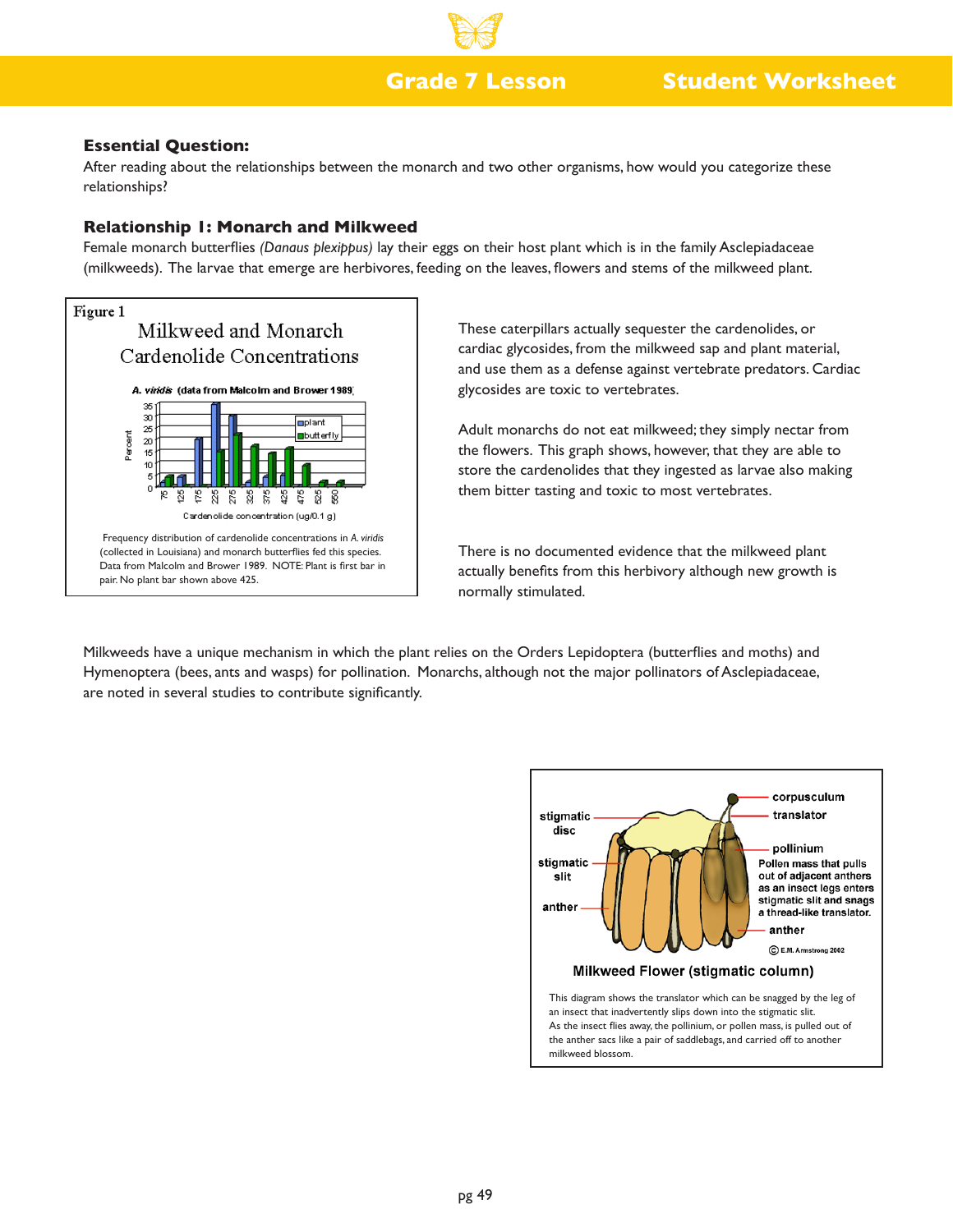# **Grade 7 Lesson Student Worksheet**

### **Relationship 1 Reading Guide:**

Use this page as a guide through the scientific terminology about the relationship between monarch butterflies and the milkweed plant.

- 1. Is the relationship between the larva and the milkweed plant competitive or mutually beneficial?
- 2. Is the relationship between the adult butterfly and the milkweed plant competitive or mutually beneficial?
- 3. How does the monarch butterfly utilize the milkweed plant (Asclepiadaceae) during each of the following life cycle stages? Egg: Larva:

Adult:

- 4. How do monarch caterpillars utilize cardenolides from milkweed?
- 5. Why are butterflies and moths necessary parts of the milkweed life cycle?
- 6. Look at the **Milkweed and Monarch Cardenolide Concentrations** frequency diagram: A. What changes do you notice as the concentrations increase?
	- B. What does this demonstrate about the relationship between monarchs and milkweed?
- 7. Look at the diagram of the Milkweed Flower:
	- A. What structure of the milkweed flower allows monarchs to assist milkweeds in pollination?
	- B. Why is this structure important to milkweeds?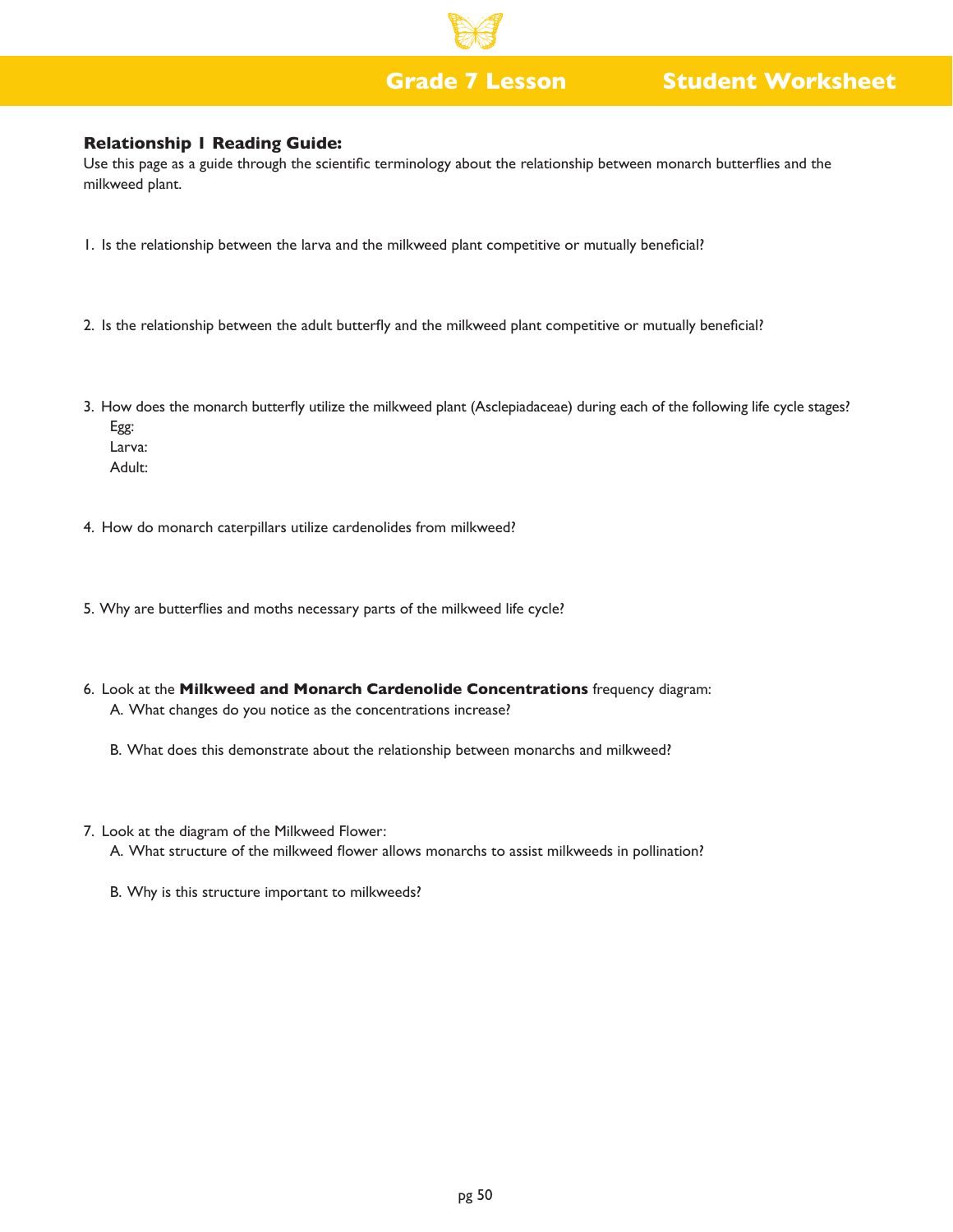## **Grade 7 Lesson**

# **Student Worksheet**

## **Relationship 2: Monarch and** *Ophryocystis elektroscirrha* **(OE)**

The life cycle of the protozoan, *Ophryocystis elektroscirrha* (OE) is very closely related to the life cycle of the monarch butterfly, *Danaus plexippus*. This protozoan can only reproduce inside the insect's body. (See the diagram below.)

If a female monarch harbors OE, the dormant spores will be on the outside of her abdomen and will be scattered on the eggs and milkweed leaves during ovipositioning. When the caterpillar emerges, it will consume first the chorion, or egg shell, ingesting the spores, and then as it feeds on the milkweed leaves, more spores will be consumed.

The spores will move through the larval digestive system. Digestive chemicals will break open the spores releasing the protozoan which then moves through the intestinal wall to an underlayer of epithelial cells that secretes substances for the overlying cuticle, or exoskeleton. Here OE reproduces asexually, greatly increasing in numbers. Most damage to the butterfly occurs during their pupal stage. OE reproduces sexually inside of the chrysalis, again increasing in numbers. Approximately three days before the adult butterfly ecloses, spores will begin to form. These spores allow OE to survive outside of the monarch's body. The spores can be seen through the outside layer of the pupa. Adults harboring OE emerge covered with spores. The spores are inactive, or dormant, until they are eaten by another monarch caterpillar.

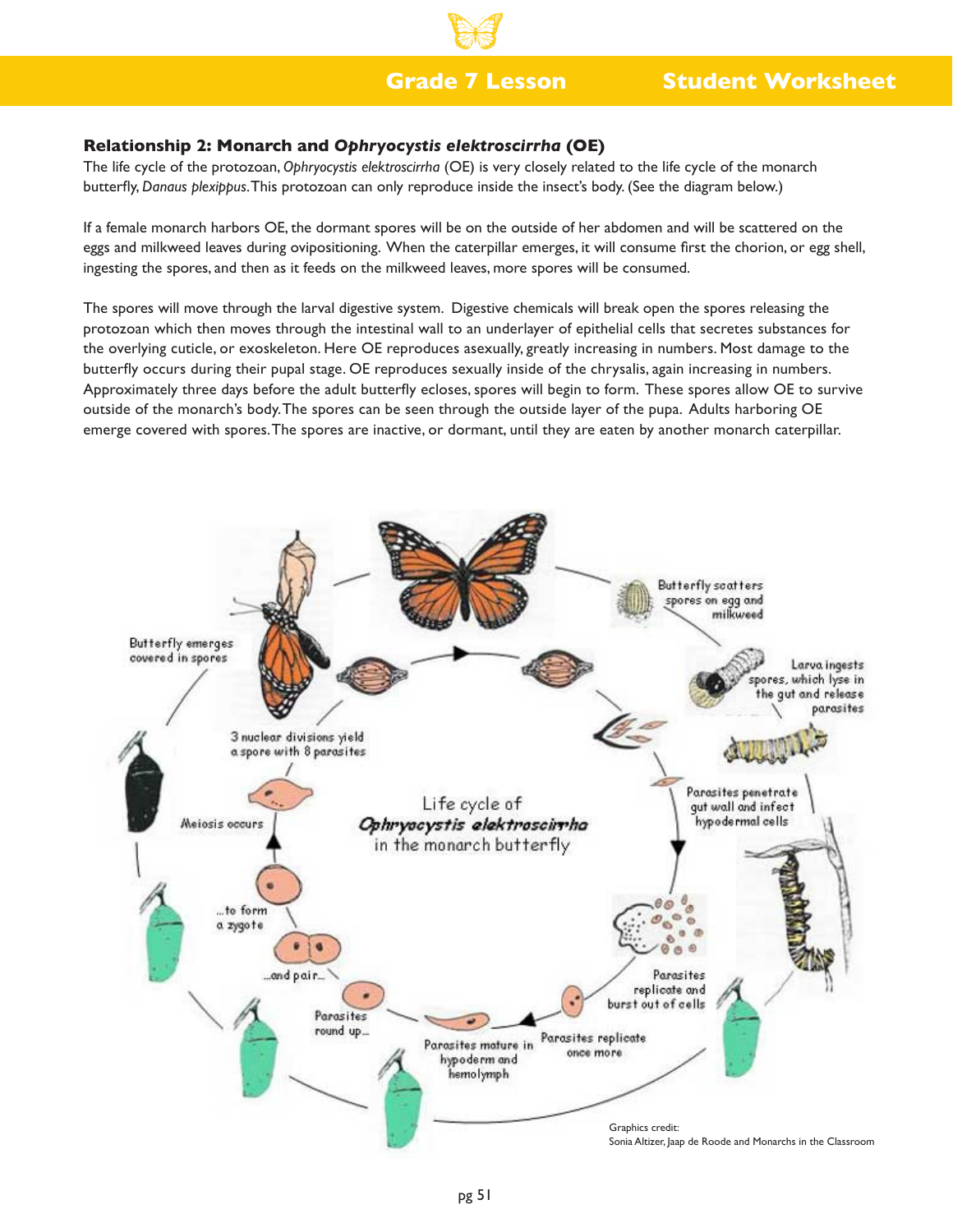# **Grade 7 Lesson Student Worksheet**

## **Relationship 2 Reading Guide:**

Use this page as a guide through the scientific terminology about the relationship between monarch butterflies and the OE protozoan.

- 1. Is this relationship competitive or mutually beneficial?
- 2. How does a monarch caterpillar become infected with OE?
- 3. What is the role of milkweed in the reproduction of OE?
- 4. How does OE survive inside a monarch larva's body?
- 5. How does OE survive outside a monarch adult's body?
- 6. What would happen to the OE spores on an infected adult monarch if the infected adult did not lay any eggs?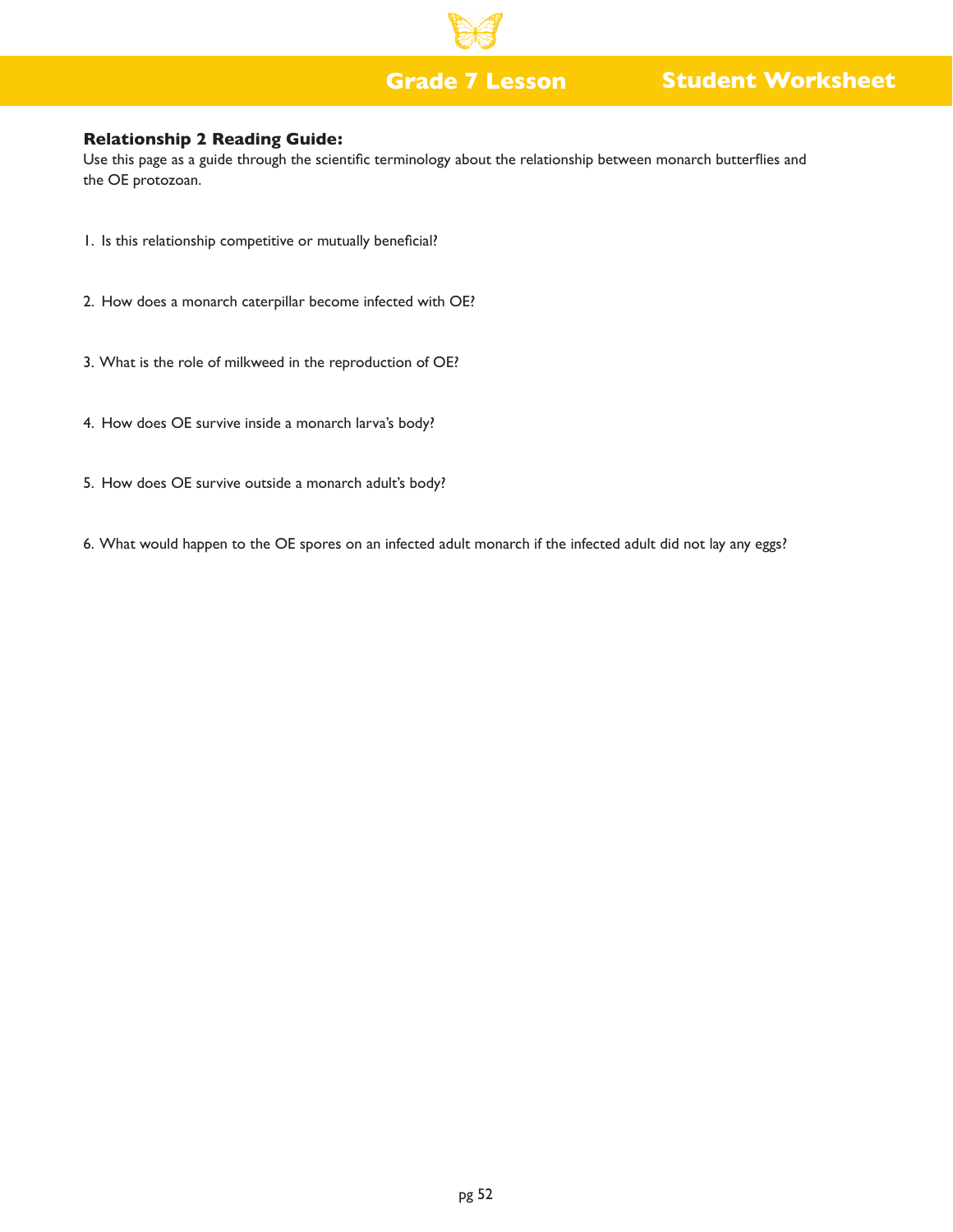# **Grade 7 Lesson Answers**

## **Relationship 1 Reading Guide:**

1. Is the relationship between the larva and the milkweed plant competitive or mutually beneficial? **Competitive** 

2. Is the relationship between the adult butterfly and the milkweed plant competitive or mutually beneficial? Mutually beneficial

3. How does the monarch butterfly utilize the milkweed plant (Asclepiadaceae) during each of the following life cycle stages? Egg: The leaves provide a place for development and shelter (protection from weather) Larva: Leaves provide food, the plant provides shelter Adult: Provide a source of nectar (food); leaves provide females with a place to lay eggs

4. How do monarch caterpillars utilize cardenolides from milkweed? As a defense mechanism. Cardenolides are toxic to vertebrates and thus provide protection to monarch caterpillars from most vertebrate predators

5. Why are butterflies and moths necessary parts of the milkweed life cycle? They are flower pollinators. Insect pollinators are required for successful seed production

6. Look at the **Milkweed and Monarch Cardenolide Concentrations** frequency diagram: A. What changes do you notice as the concentrations increase? Concentrations in the monarch become higher than in the plant they are feeding on

B. What does this demonstrate about the relationship between monarchs and milkweed? Monarchs can sequester and concentrate cardenolides from milkweed plants

7. Look at the diagram of the Milkweed Flower:

A. What structure of the milkweed flower allows monarchs to assist milkweeds in pollination? The translator

B. Why is this structure important to milkweeds?

The translator can be snagged by the leg of an insect that inadvertently slips down into the stigmatic slit. As the insect flies away, the pollinium, or pollen mass, is pulled out of the anther sacs like a pair of saddlebags, and carried off to another milkweed blossom at which pollination (and seed production) can be accomplished.